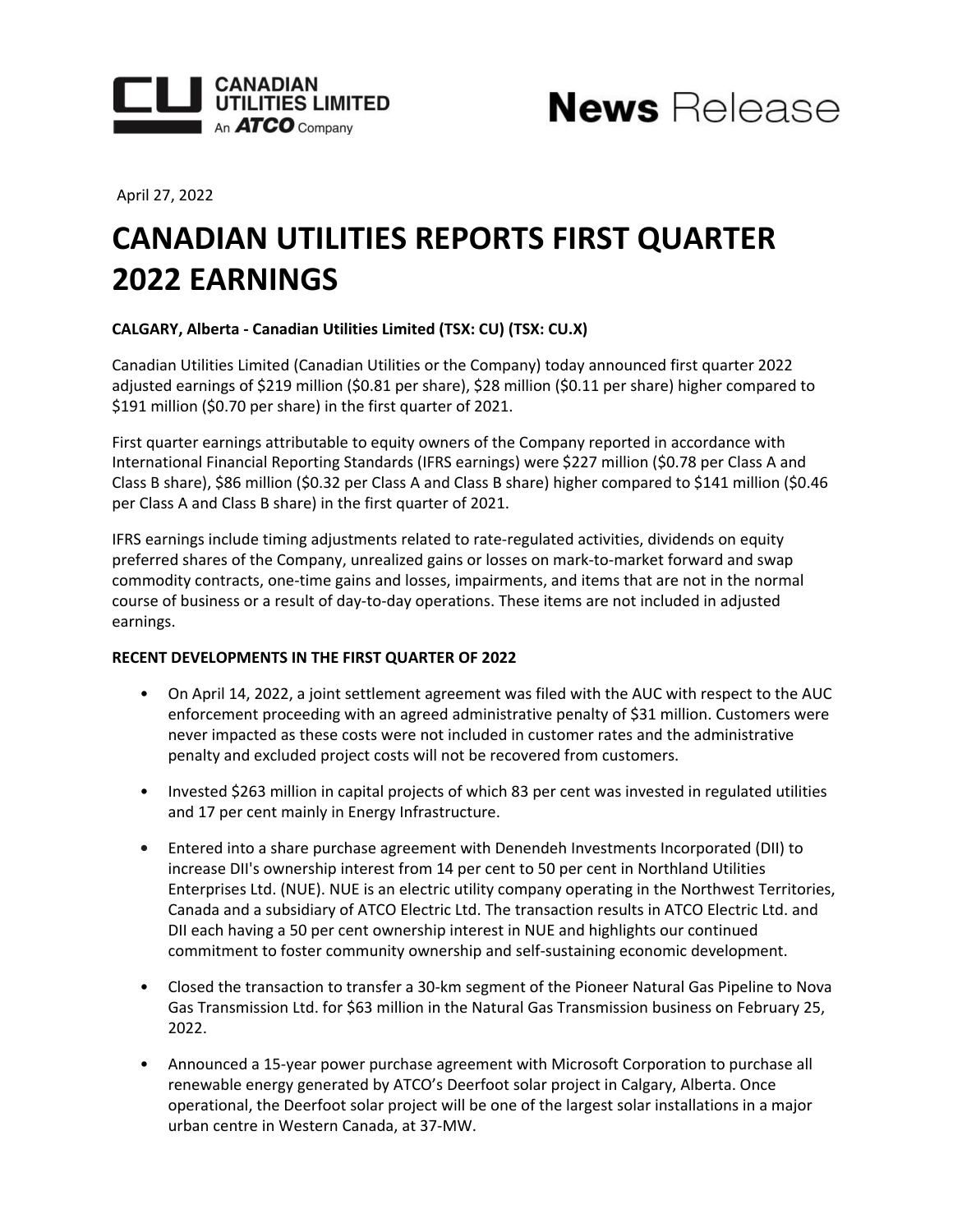On April 14, 2022, Canadian Utilities declared a second quarter dividend of 44.42 cents per share or \$1.78 per Class A non-voting and Class B common share on an annualized basis.

## **FINANCIAL SUMMARY AND RECONCILIATION OF ADJUSTED EARNINGS**

A financial summary and reconciliation of adjusted earnings to earnings attributable to equity owners of the Company is provided below:

|                                                                                                    | <b>Three Months Ended</b><br>March 31 |       |
|----------------------------------------------------------------------------------------------------|---------------------------------------|-------|
| (\$ millions except share data)                                                                    | 2022                                  | 2021  |
| <b>Adjusted Earnings</b>                                                                           | 219                                   | 191   |
| Unrealized (losses) gains on mark-to-market forward and swap commodity<br>contracts <sup>(1)</sup> | (12)                                  | 1     |
| Rate-regulated activities <sup>(2)</sup>                                                           | 36                                    | (52)  |
| IT Common Matters decision <sup>(3)</sup>                                                          | (4)                                   | (4)   |
| Transition of managed IT services <sup>(4)</sup>                                                   |                                       | (11)  |
| Dividends on equity preferred shares of Canadian Utilities Limited                                 | 18                                    | 17    |
| AUC enforcement proceeding (5)                                                                     | (27)                                  |       |
| Workplace COVID-19 vaccination standard <sup>(6)</sup>                                             | (8)                                   |       |
| Gain on sale <sup>(7)</sup>                                                                        | 5                                     |       |
| Other                                                                                              |                                       | (1)   |
| Earnings attributable to equity owners of the Company                                              | 227                                   | 141   |
| Weighted average shares outstanding (millions of shares)                                           | 268.9                                 | 272.0 |

(1) The Company's retail electricity and natural gas business in Alberta enters into fixed-price swap commodity contracts to manage exposure to electricity and natural gas prices and volumes. These contracts are measured at fair value. Unrealized gains and losses due to changes in the fair value of the fixed-price swap commodity contracts are recognized in the earnings of the Corporate & Other segment. Realized gains or *losses are recognized in adjusted earnings when the commodity contracts are settled.* 

(2) The Company records significant timing adjustments as a result of the differences between rate-regulated accounting and International Financial Reporting Standards with respect to additional revenues billed in current year, revenues to be billed in future years, regulatory decisions received, and settlement of regulatory decisions and other items.

- (3) Consistent with the treatment of the gain on sale in 2014 from the IT services business by the Company, financial impacts associated with the *IT Common Matters decision are excluded from adjusted earnings.*
- (4) In the fourth quarter of 2020 and first quarter of 2021, the Company signed Master Services Agreements (MSA) with IBM Canada Ltd. (subsequently novated to Kyndryl Canada Ltd.) and IBM Australia Limited, respectively, to provide managed IT services. These services were previously provided by Wipro under a ten-year MSA expiring in December 2024. The transition of the managed IT services from Wipro to IBM *commenced on February 1, 2021 and is complete.*
- (5) In the fourth quarter of 2021 and first quarter of 2022, the Company recognized the \$31 million penalty, \$11 million of project costs and other costs of \$2 million (\$14 million in Q4 2021 and \$27 million in Q1 2022 (after tax)) related to the potential outcome of the AUC enforcement proceeding. The settlement was filed with the AUC on April 14, 2022 and the AUC is currently determining the next process *steps.*
- (6) In the three months ended March 31, 2022, the Company incurred \$8 million (after-tax) in severance and related costs associated with the *Workplace COVID-19 vaccination standard.*
- (7) On March 31, 2022, the Company sold 36 per cent of its ownership interest in a subsidiary, Northland Utilities Enterprises Ltd., for \$8 million, net of cash disposed. The transaction resulted in a gain on sale of \$5 million (after-tax). With this transaction, ATCO Electric Ltd. and DII each *have a 50 per cent ownership interest.*

This news release should be read in concert with the full disclosure documents. Canadian Utilities' unaudited consolidated financial statements and management's discussion and analysis for the quarter ended March 31, 2022 will be available on the Canadian Utilities website [\(www.canadianutilities.com\)](https://www.canadianutilities.com/en-ca.html), via SEDAR ([www.sedar.com\)](https://www.sedar.com/) or can be requested from the Company.

### **TELECONFERENCE AND WEBCAST**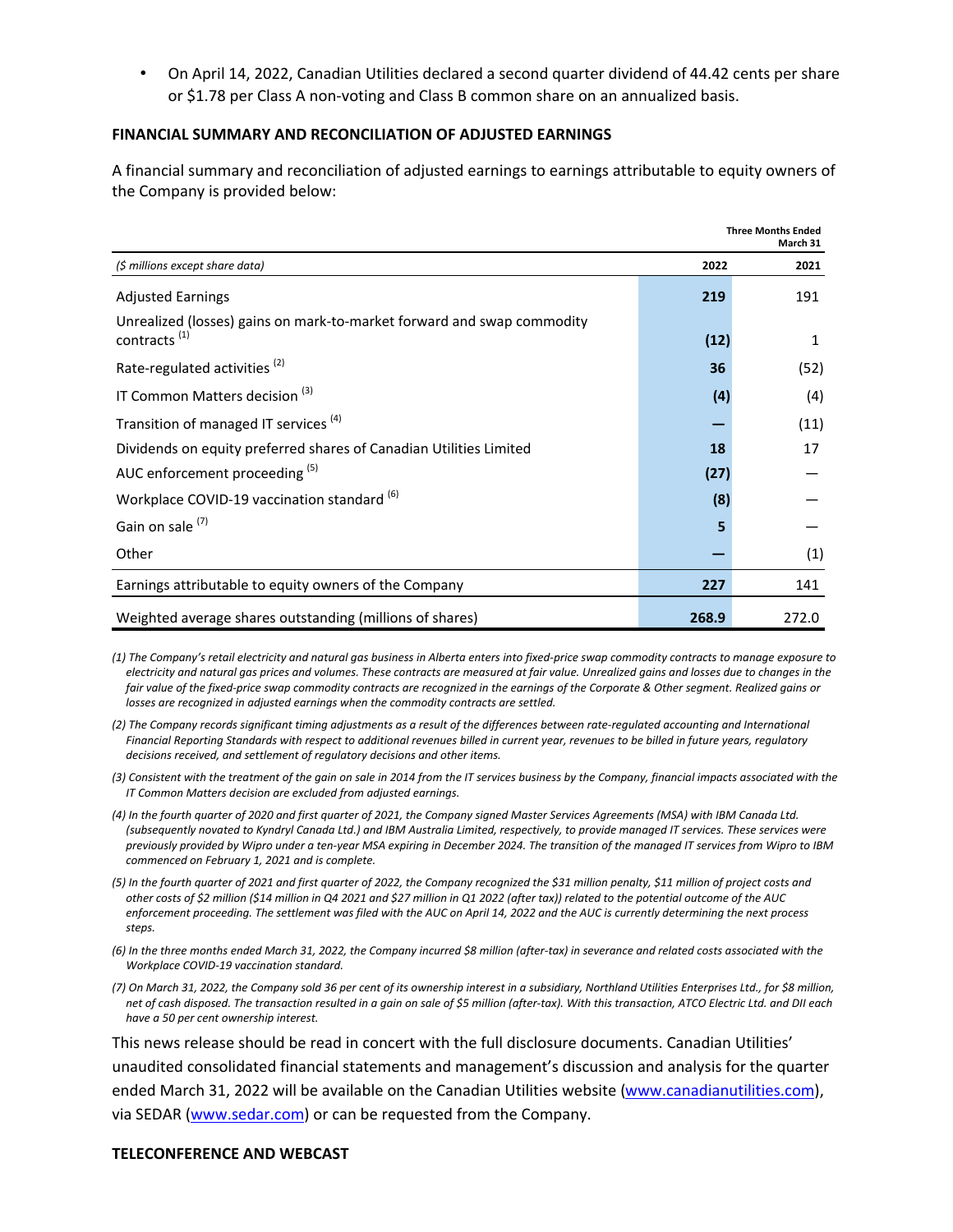Canadian Utilities will hold a live teleconference and webcast at 9:00 am Mountain Time (11:00 am Eastern Time) on Thursday, April 28, 2022 at 1-800-319-4610. No pass code is required.

Brian Shkrobot, Executive Vice President & Chief Financial Officer, will discuss first quarter 2022 financial results and recent developments. Opening remarks will be followed by a question and answer period with investment analysts. Participants are asked to please dial-in 10 minutes prior to the start and request to join the Canadian Utilities teleconference.

Management invites interested parties to listen via live webcast at: [https://www.canadianutilities.com/](https://www.canadianutilities.com/en-ca/investors/events-presentations.html) [en-ca/investors/events-presentations.html](https://www.canadianutilities.com/en-ca/investors/events-presentations.html)

A replay of the teleconference will be available approximately two hours after the conclusion of the call until May 28, 2022. Please call 1-800-319-6413 and enter pass code 8782. An archive of the webcast will be available on April 28, 2022 and a transcript of the call will be posted on <https://www.canadianutilities.com/en-ca/about-us/investors/events-presentations.html> within a few business days.

With approximately 4,800 employees and assets of \$21 billion, Canadian Utilities Limited is an ATCO company. Canadian Utilities is a diversified global energy infrastructure corporation delivering essential services and innovative business solutions in Utilities (electricity and natural gas transmission and distribution, and international operations); Energy Infrastructure (energy storage, energy generation, industrial water solutions, and clean fuels); and Retail Energy (electricity and natural gas retail sales, and whole-home solutions). More information can be found at [www.canadianutilities.com.](https://www.canadianutilities.com)

#### **Investor & Analyst Inquiries:**

Colin Jackson Senior Vice President, Finance, Treasury, Risk & Sustainability [Colin.Jackson@atco.com](mailto:Colin.Jackson@atco.com) (403) 808 2636

#### **Media Inquiries:**

Kurt Kadatz Director, Corporate Communications [Kurt.Kadatz@atco.com](mailto:Kurt.Kadatz@atco.com) (587) 228 4571

## **Subscription Inquiries:**

To receive Canadian Utilities Limited news releases, please click [here](https://can01.safelinks.protection.outlook.com/?url=https%3A%2F%2Fcanadianutilities.mediaroom.com%2F&data=04%7C01%7CLawrence.Gramson%40atco.com%7C69facf9572e34cdc41ba08d9989f9121%7Cf1e3115057dd4b7892083c24b9366a23%7C0%7C0%7C637708633493108488%7CUnknown%7CTWFpbGZsb3d8eyJWIjoiMC4wLjAwMDAiLCJQIjoiV2luMzIiLCJBTiI6Ik1haWwiLCJXVCI6Mn0%3D%7C1000&sdata=LSzmY3626rz10diT7TYE%2FZxgGLlyHK0Z9V3lh6xtY5c%3D&reserved=0).

#### *Non-GAAP and Other Financial Measures*

This news release includes references to "adjusted earnings" which is a "total of seaments measure" as that term is defined in National Instrument 52-112 Non-GAAP and Other Financial Measures Disclosure. The most directly comparable measure that is reported in accordance with International Financial Reporting Standards (IFRS) is "earnings attributable to equity owners of the Company". For additional information, see "Financial Summary and Reconciliation of Adjusted Earnings" in this news release, and "Other Financial and Non-GAAP Measures" and "Reconciliation of Adjusted Earnings to Earnings Attributable to Equity Owners of the Company" in Management's Discussion and Analysis for the three months ended March 31, 2022, which is *available on www.sedar.com.*

#### *Forward-Looking Information*

Certain statements contained in this news release constitute forward-looking information. Forward-looking information is often, but not always, identified by the use of words such as "anticipate", "plan", "estimate", "expect", "may", "will", "intend", "should", "goals", "targets", "strategy", "future", and similar expressions. In particular, forward-looking information in this<br>news release includes, bu under "Recent Developments in the First Quarter of 2022" and the expected revenues or anticipated size of such projects; and the reference to the AUC's determination of the next process steps with respect to the settlement filed on April 14, 2022.

Although the Company believes that the expectations reflected in the forward-looking information are reasonable based on the information available on the date such statements are made and processes used to prepare the information, such statements are not guarantees of future performance and no assurance can be given that these expectations will prove to be correct. Forward*l* looking information should not be unduly relied upon. By their nature, these statements involve a variety of assumptions, known and unknown risks and uncertainties, and other factors, which may cause actual results, levels of activity, and achievements to differ materially from those anticipated in such forward-looking information. The forward-looking information reflects the Company's beliefs and assumptions with respect to, among other things, the development and performance of technology and technological innovations; continuing collaboration with certain regulatory and environmental groups; the performance of assets and equipment; demand levels for oil, natural gas, gasoline, diesel and other energy sources; certain levels of future energy use;<br>future production rates; fut *looking information identified herein.*

The Company's actual results could differ materially from those anticipated in this forward-looking information as a result of, among other things, risks inherent in the performance of assets; capital efficiencies and cost savinas; applicable laws and aovernment policies; regulatory decisions; competitive factors in the industries in which the Company operates; prevailing economic conditions (including as may be affected by the COVID-19 pandemic); credit risk; interest rate fluctuations; the availability and cost of labour, materials, services, and infrastructure; the development and execution of projects; prices of electricity, natural gas, natural gas liquids, and renewable energy; the development and performance of technology and new energy efficient<br>products, services, and programs energy sources and utilization and availability of carbon offsets; the occurrence of unexpected events such as fires, severe weather conditions, explosions, blow-outs, equipment failures,<br>transportation incidents, and othe these factors, the impact of any one material assumption or risk on a forward-looking statement cannot be determined with certainty. Readers are cautioned that the foregoing lists are not exhaustive. For additional information about the principal risks that the Company faces, see "Business Risks and Risk Management" in the Company's Management's Discussion and Analysis for the year ended December 31, 2021.